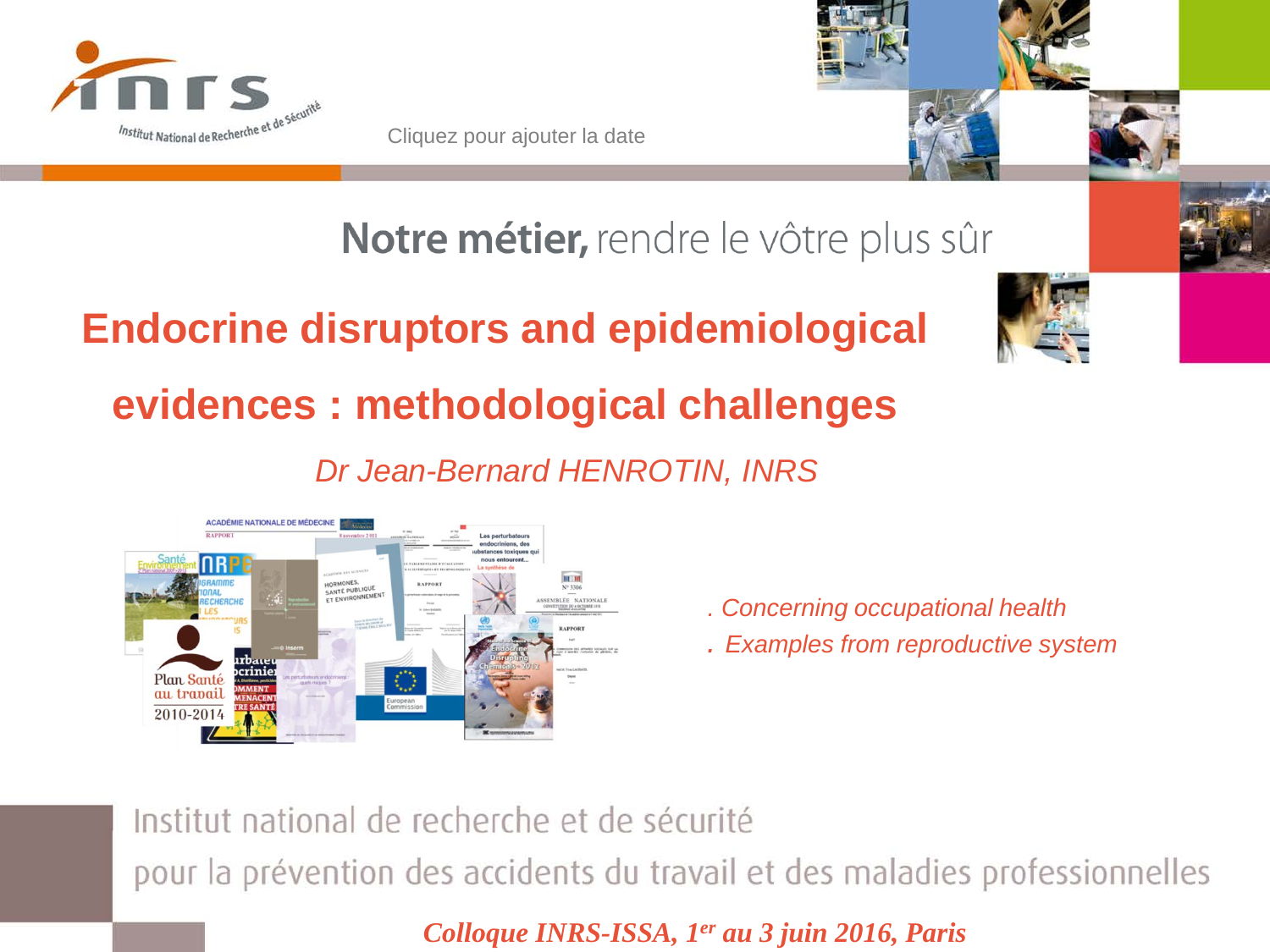# **Introduction (1)**

- **■** Generally, an essential part of the evidence in establishing causality between a risk factor and a disease -> case-control or cohort studies
- **■** All human observational studies have limitations

-

- But, studies of EDs have specific complications compared to studies
- **■** Objective: to present some key issues about EDs which should be considered to design epidemiological studies

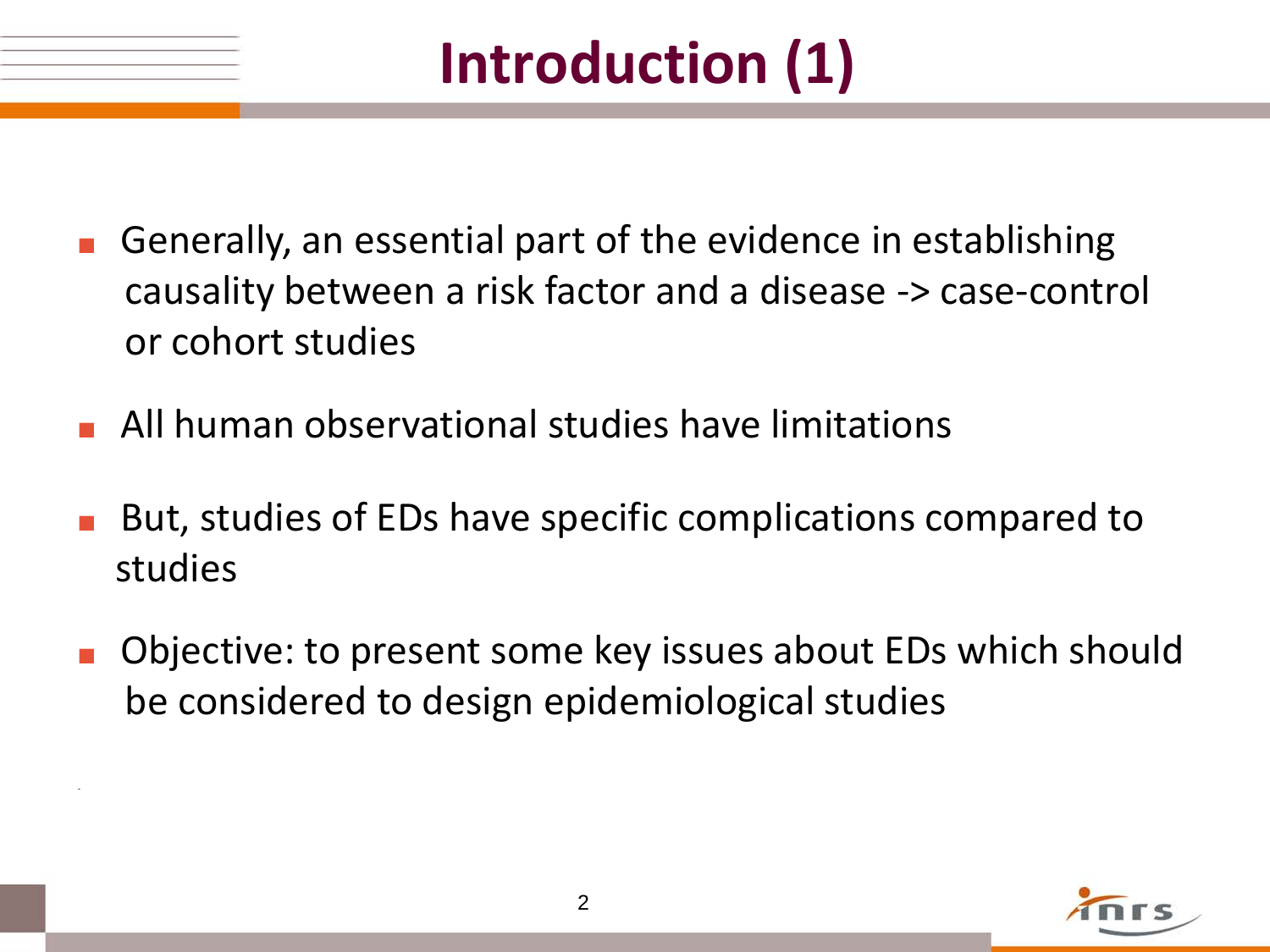# **Introduction (2)**



**The demonstration of the effect of a cause by comparing groups is a key principle of the causal epidemiology.**

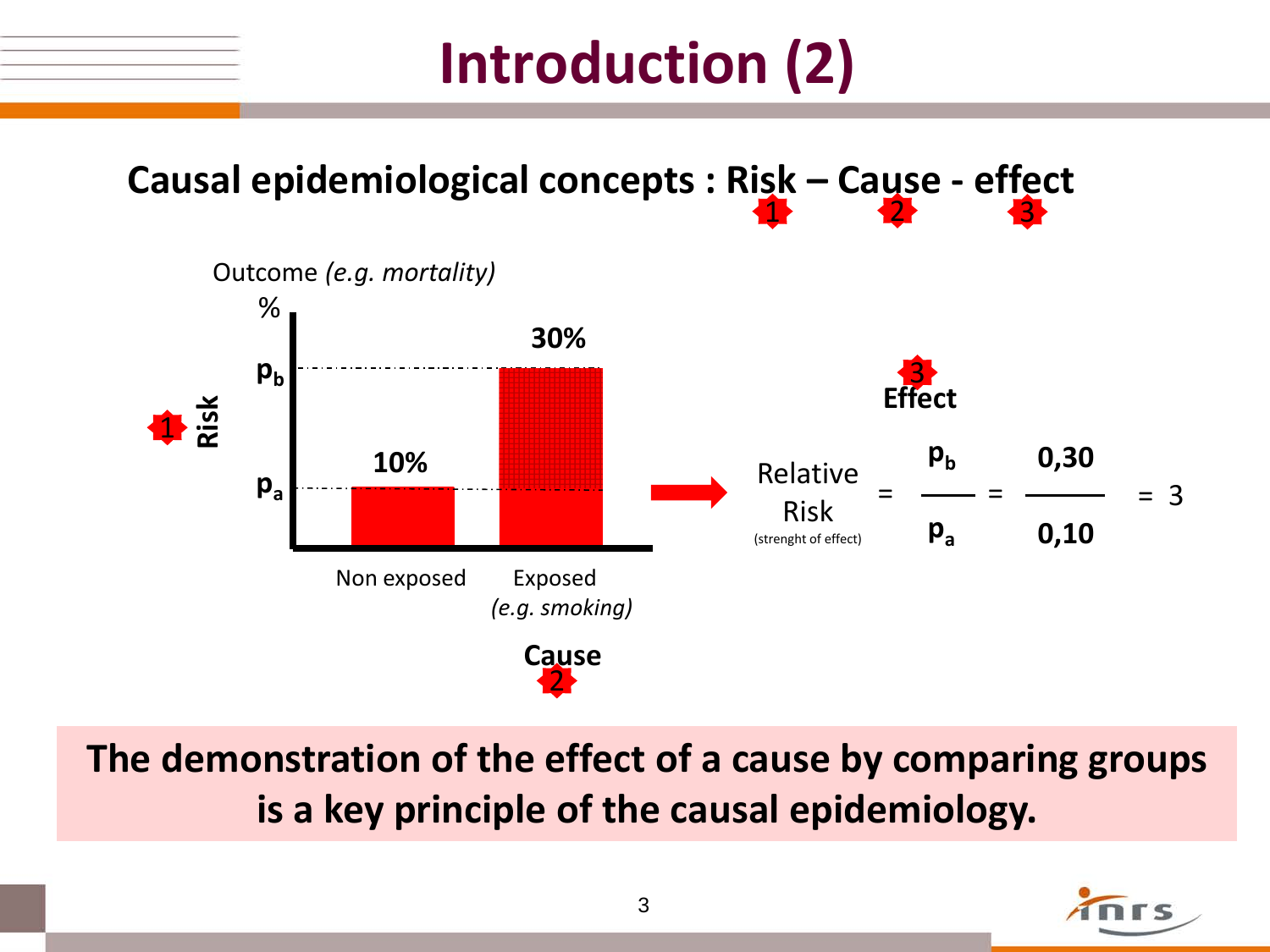■ Physiological levels of the endogenous hormones are extremely low : 10-900 pg/ml for oestradiol; 300-10,000 pg/ml for testosterone; 8-24 pg/ml for T4 $^{\rm [Vandenberg~2012]}$ 

■ Hormones have a strong affinity for their receptor

■ A near-maximum biological response can be observed at low concentration without a high rate of receptor occupancy (0.1- 10% of total receptors)

■ Physiologically, all contribue to what natural hormones are active at extremely low doses

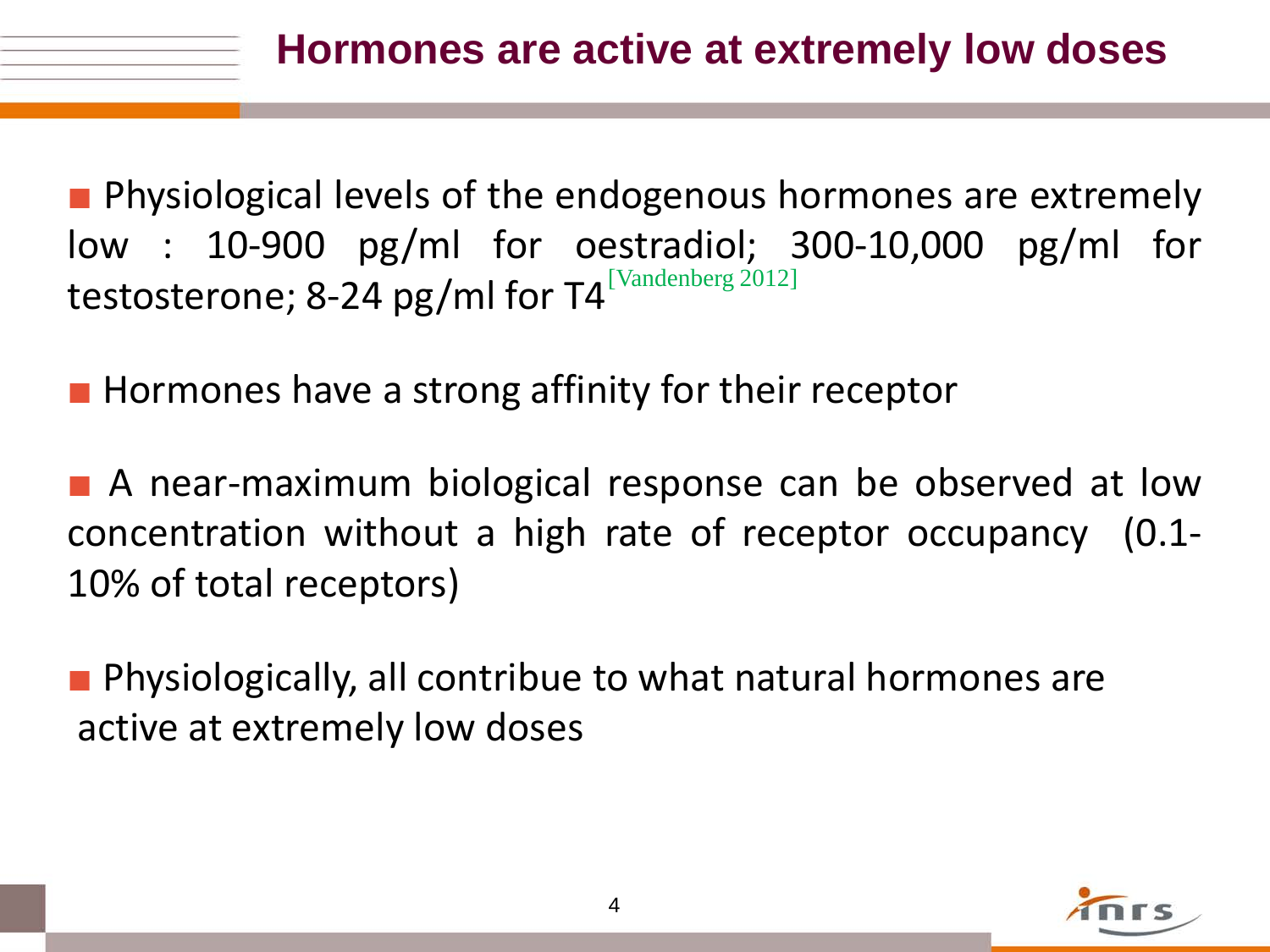## **Expected weak effects**

## ■ **Difficulty** : EDs using physiological mechanism, effect sizes **are expected to be weak to moderate** in observational studies



- When RR is weak (from 1 to 1,5)  $\rightarrow$  difficulty to argue a causality relationship (sampling fluctuation, problems of biases, … )
- Epidemiologist can : ↑ size of studies (statistical power); multicenter studies ex: case-control study  $\rightarrow$  RR=1,5 and exposition 10% => n=900 x 2 exposition 5% =  $>$  n=1700 x 2

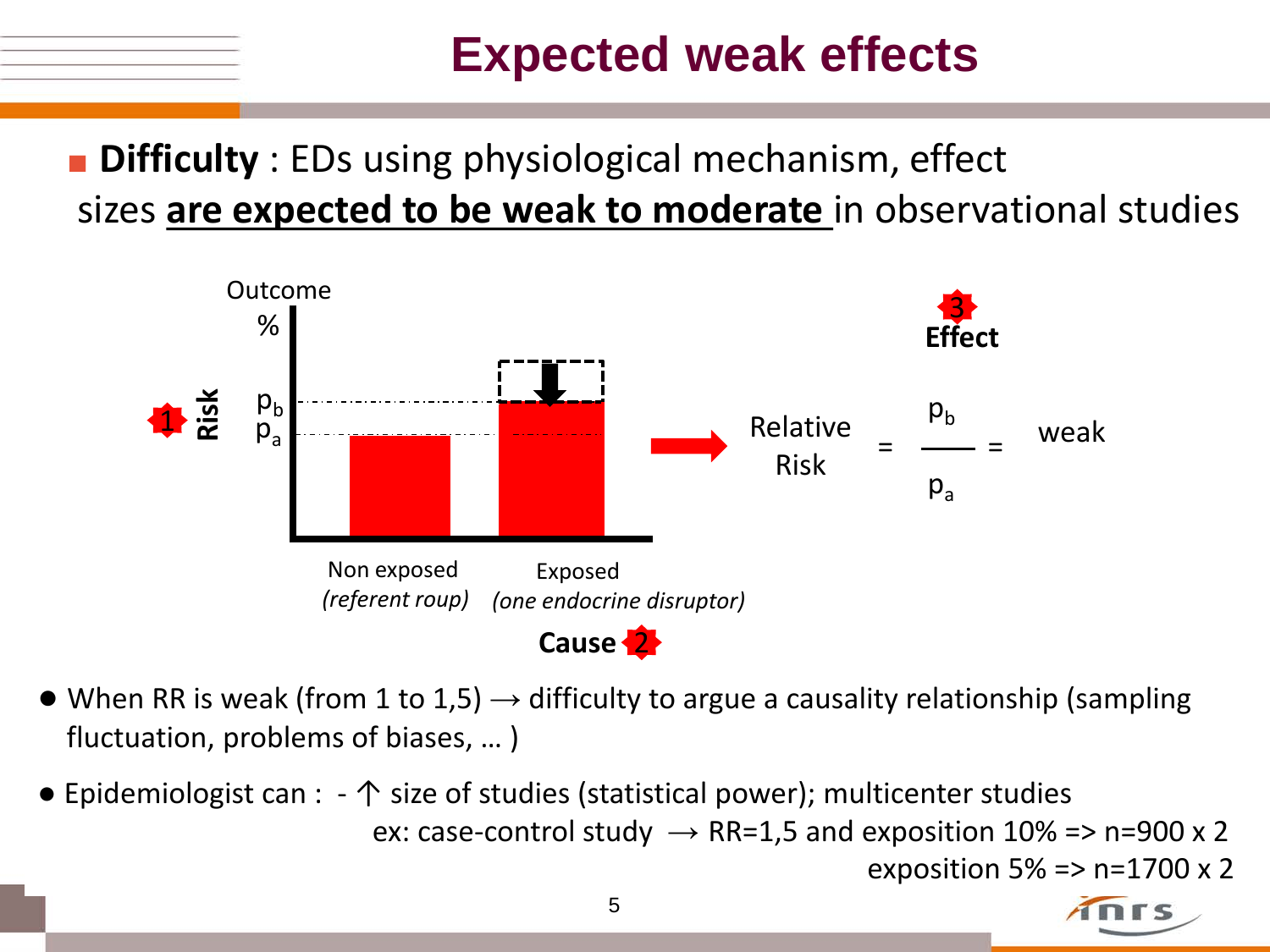**Expected weak effects**



### weak RR in large population exposed at risk  $\rightarrow$  numerous cases

**Example:** estimation of number of cases (low birth weight) according to the frequency of exposition at least one ED in pregnant women at work

| RR       | %<br><b>Exposition</b> | Number of<br><b>Birth in working</b><br>population<br>2010 (France) | Number of birth<br>( < 2500 g)<br>(6, 4, 96) | Number of cases*<br>due to exposure |
|----------|------------------------|---------------------------------------------------------------------|----------------------------------------------|-------------------------------------|
| $1,25^5$ | $11^5$                 |                                                                     |                                              | 1000                                |
| 1,25     | 30                     | 600 000                                                             | 40 000                                       | 2800                                |
| 1,25     | 50                     |                                                                     |                                              | 4500                                |
| 1,25     | 70                     |                                                                     |                                              | 6000                                |

<sup>5</sup> From Birks L et al, occupational exposure to endocrine-disrupting chemicals and birth weight and length of gestation: a European meta-analysis. EHP 2016

\* calculated with attributable fractions from Levin's method

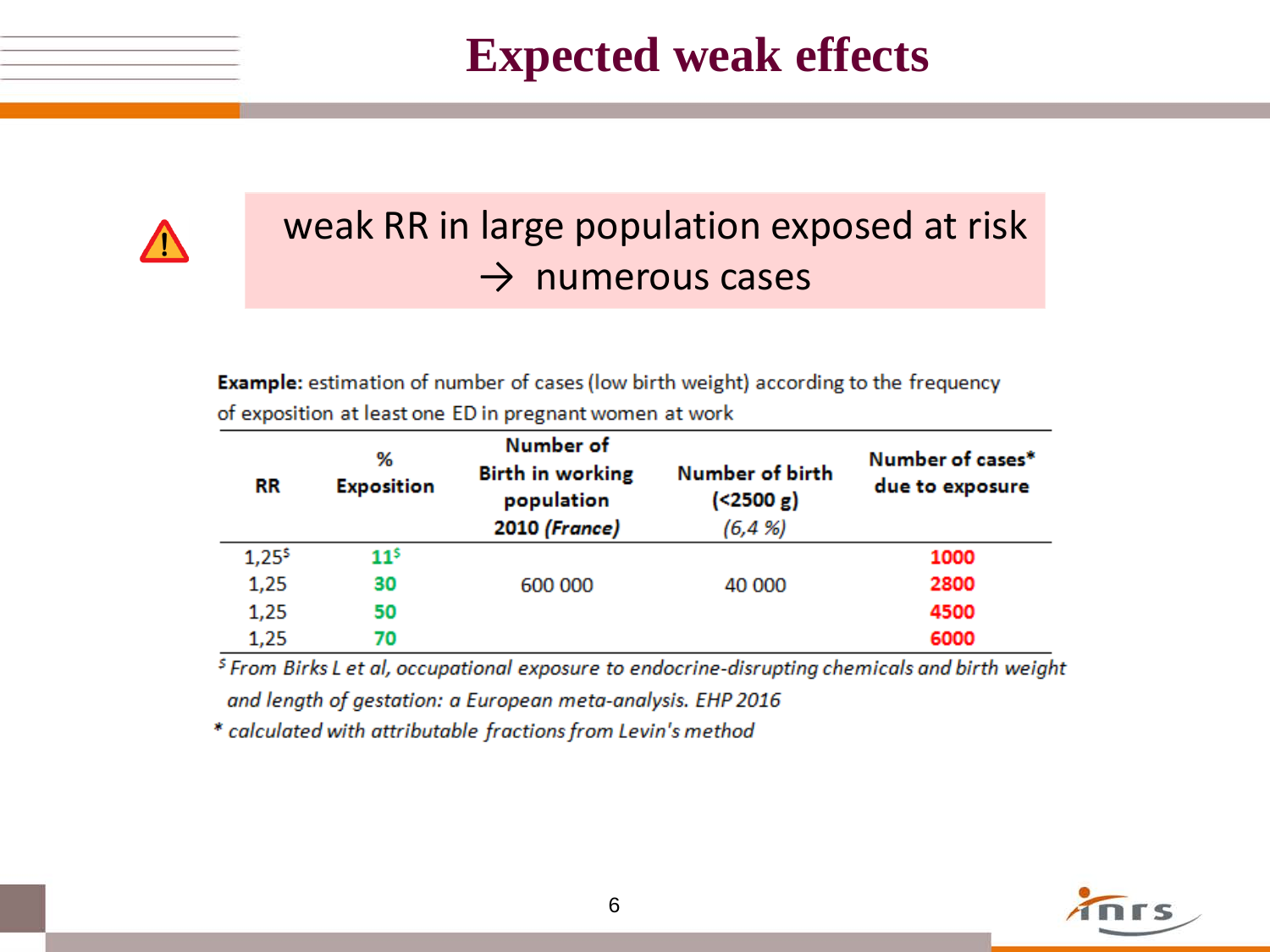#### ■ **Low dose -> operational definition** [Vandenberg 2012] **:**

- doses that are in the range of human exposure
- or/and doses below those traditionally tested in toxicological studies

#### ■ **From this definition :**

- for PEs -> from micro- to milligram/kg
- for some PEs ->in the nanogram /kg (e.g. dioxin-like)
- traditional approaches rather > at milligram/kg

**From animal studies:** e.g. Vom Saal and Welshons et al, 2006

- examined the low-dose BPA literature
- ≈ 100 studies -> significant effects < 50 mg/kg/d *(LOAEL)*
- ≈ 40 studies -> adverse effects < 50µg/kg/day



 *(NOAEL / LOAEL)*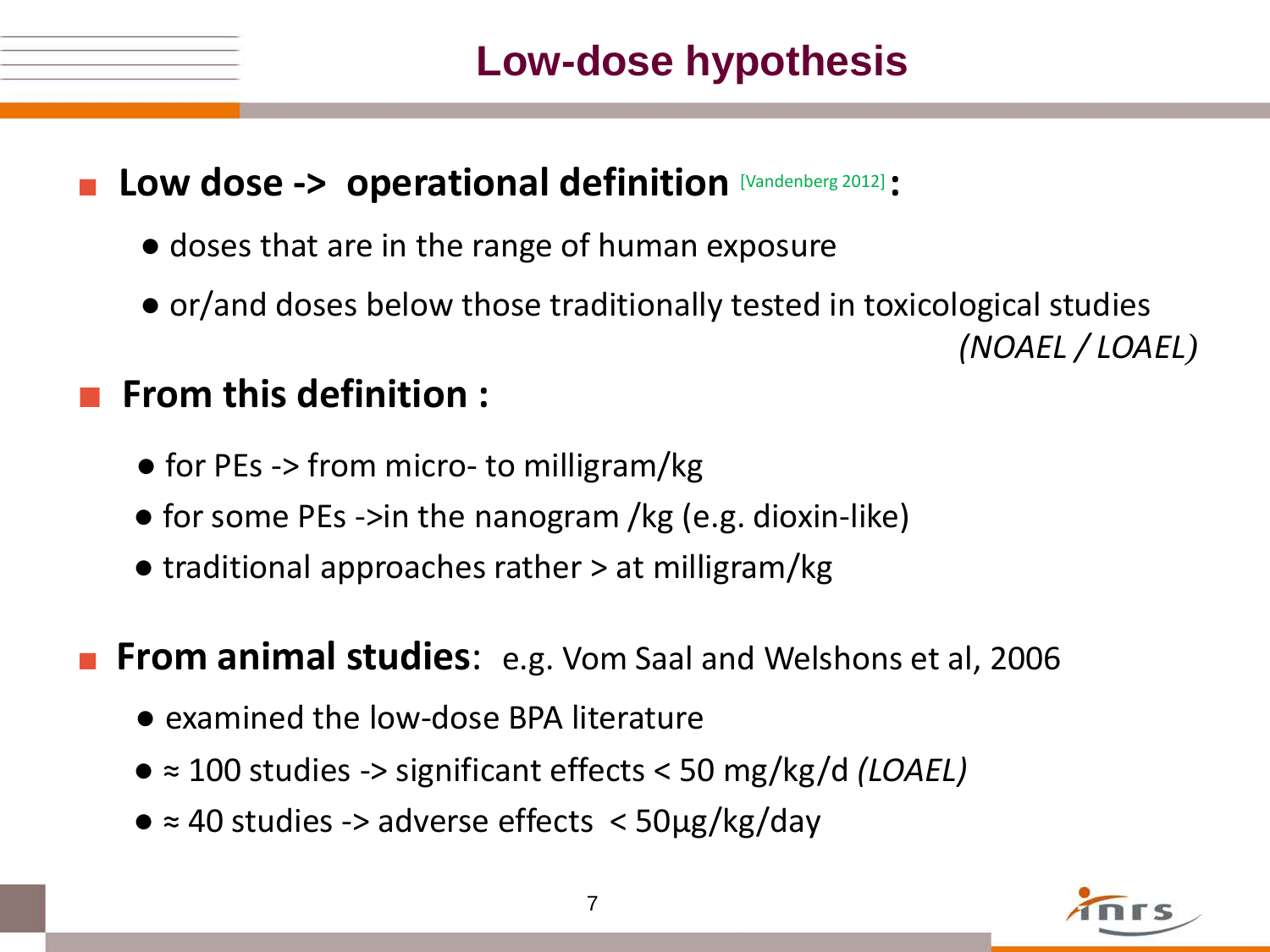# **Low-dose hypothesis**

#### **Therefore** :  $\rightarrow$  **need of accurate exposure assessment**

- To limit misclassification errors : non differential → **↓** RR  *(questionnaire, self-reported, job exposure matrix…)*
- Rather quantitative approach of exposure
- Often several routes (skin, inhaled, ingested)  $\rightarrow$  internal dose
- Dosage biologique ED or metabolites in biological matrice like blood, urine, other tissue ...
	- . when half-life is long (POPs) may provide a reasonable exposure marker
- . But **difficulty with short half-life +++**  *(like BPA, phtalate, alkylphenol, UV filter …)*
	- variability the day and across days / low reproducibility
	- difficult to estimate an internal dose that reflets interest exposure for given period and/or long term exposure
	- often need several samples

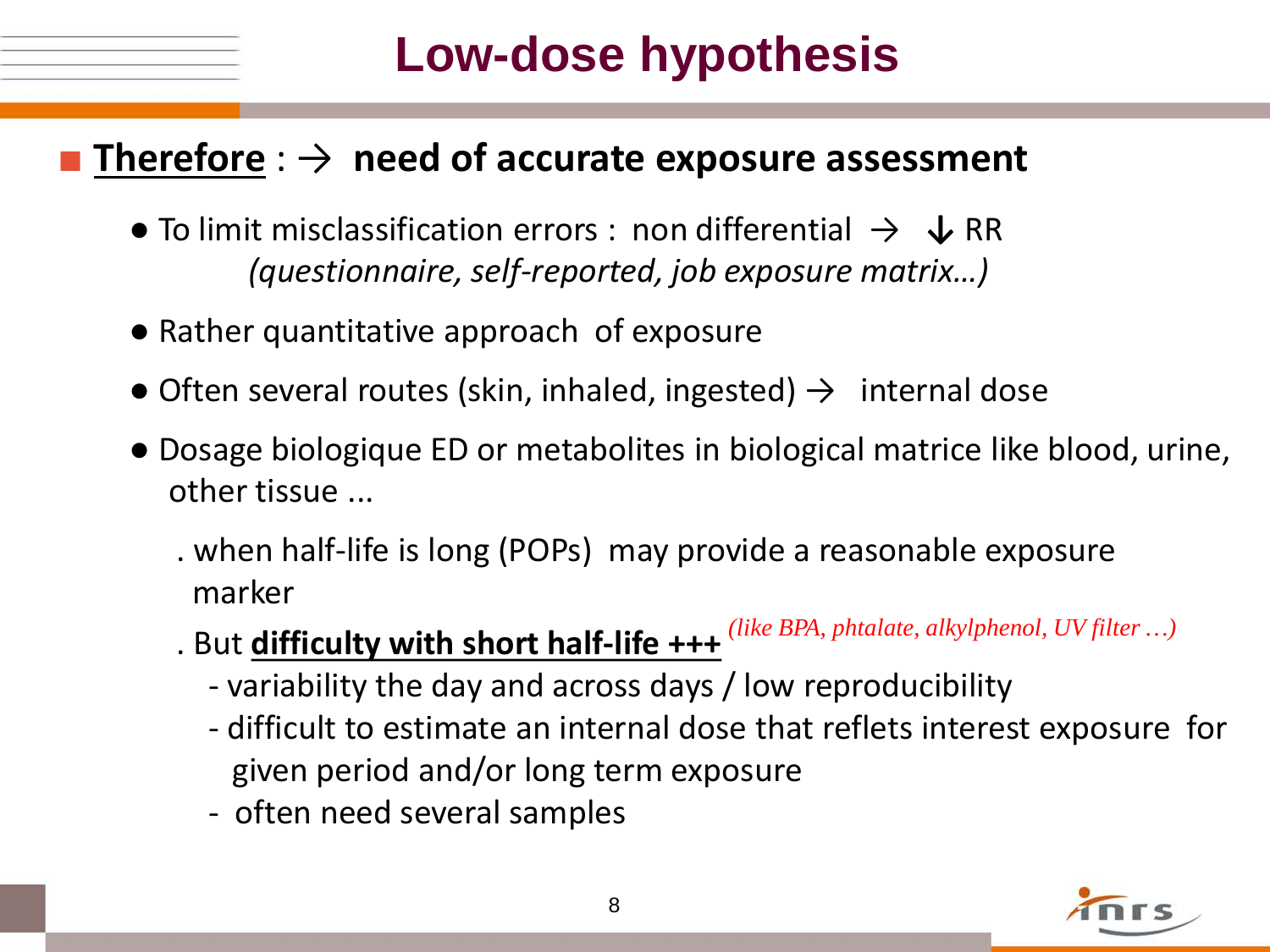Exposure occurs through the diet, personal care products (cosmetic, perfumes, lotions, and shampoos), detergents, PVC products, medecine…



Pregnant women ( $n = 54$ ; each vertical bar is one study participant)

Figure 3. Number of chemicals detected by chemical class in U.S. pregnant women, NHANES subsample B [metals, cotinine, organochlorine (OC) pesticides, phthalates, brominated flame retardants (PBDEs), and PAHs], 2003-2004 ( $n = 54$ ). Each vertical bar represents one study participant. Other subsamples showed similar results.

**[Source :** Woodruff TJ et al, 2011]

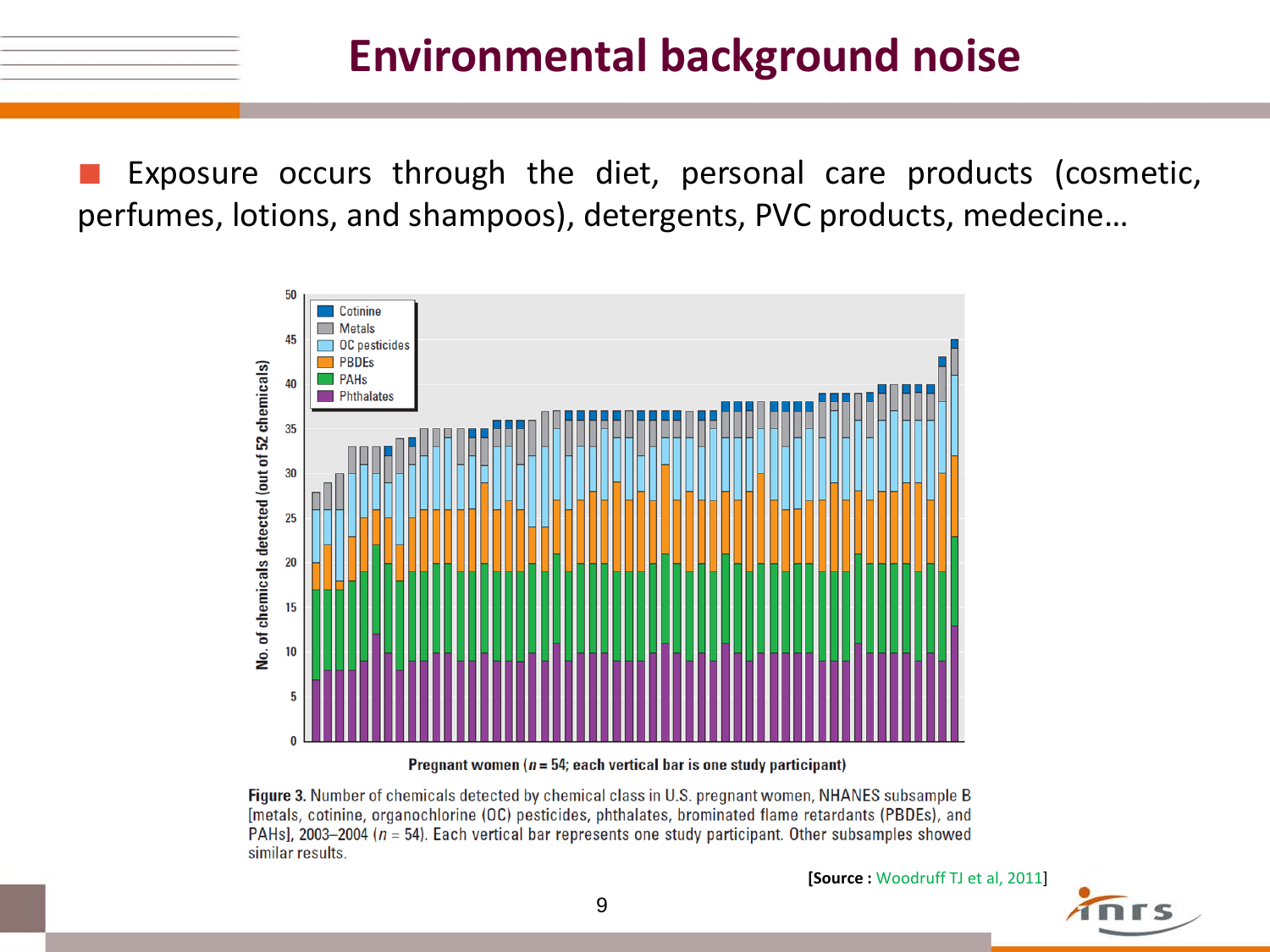**• Difficulty**  $\rightarrow$  detect a signal from the background noise for a study in the workplace :



●Problem +++ : **often impossible to find unexposed control** [Lee 2016]

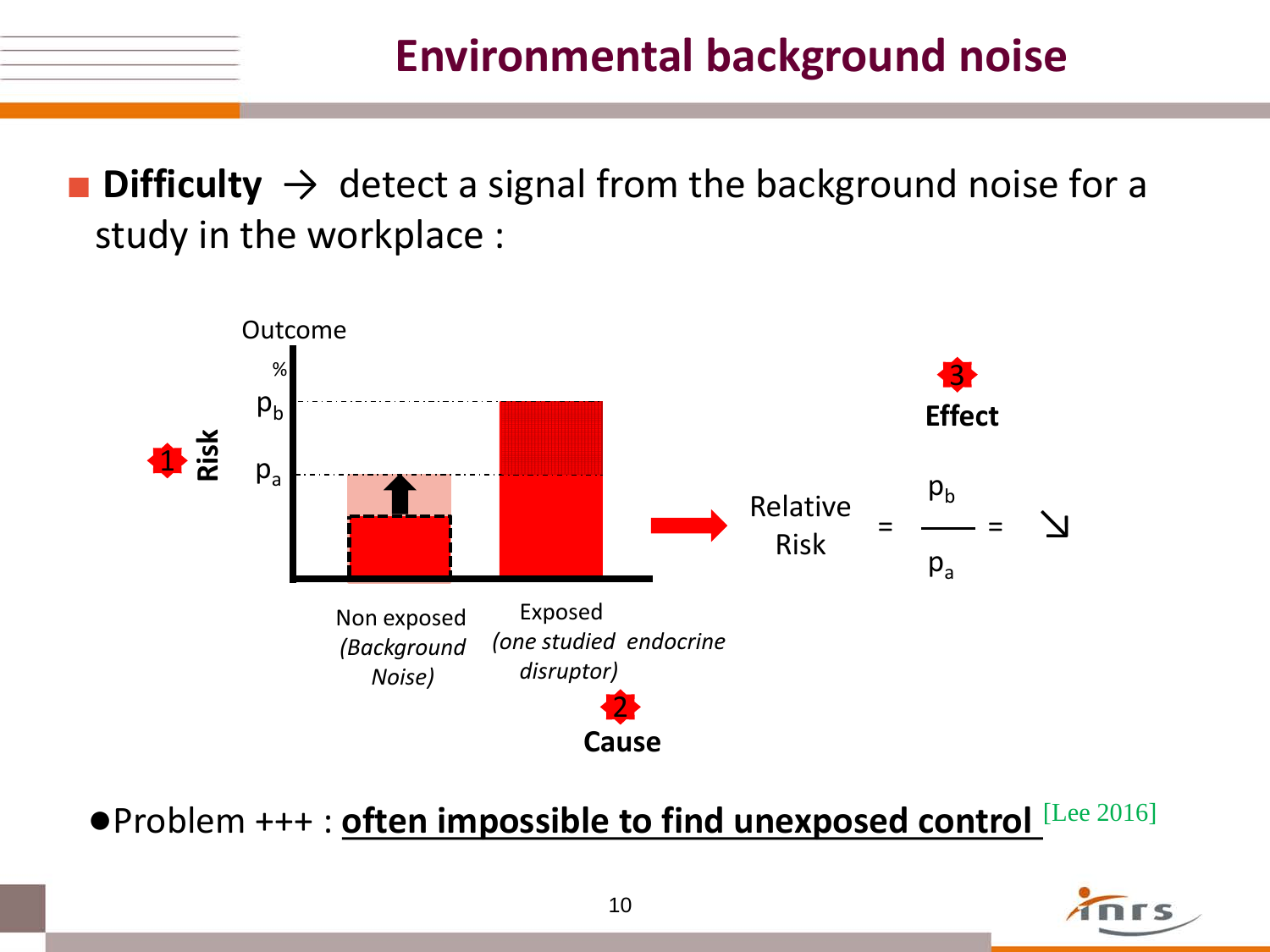## **Mixture effects**

### ■ **Issues of mixture** → in exposed group

- In general, epidemiological studies has focused on individual chemicals
- But EDs -> combinaison effects (experimental evidence) -> Act through a common mechanism -> additive or synergic effects [Haas 2007, Silva 2002, Rajapakse 2002] [Kortenkamp 2008 ]



- For example -> sector of hairdressers and cosmetologists
- 11 • Developed better tools for the investigation of cumulative exposed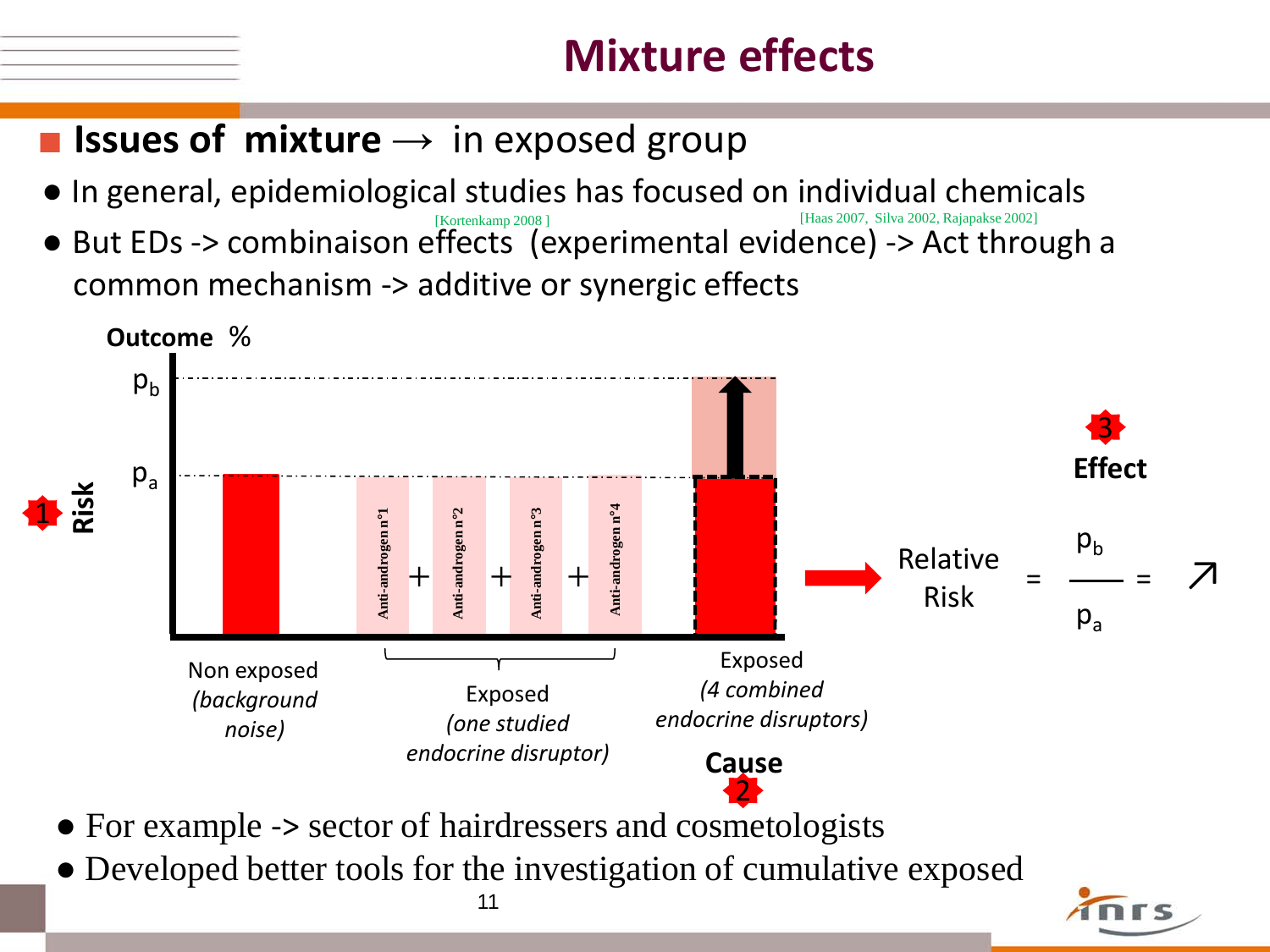## **Non monotonicity**

■ A dose-response curve is nonmonotonic when the slope of the curve changes sign within the range of doses examined



**Examples of different exposure-response curves** [Christensen 2015]

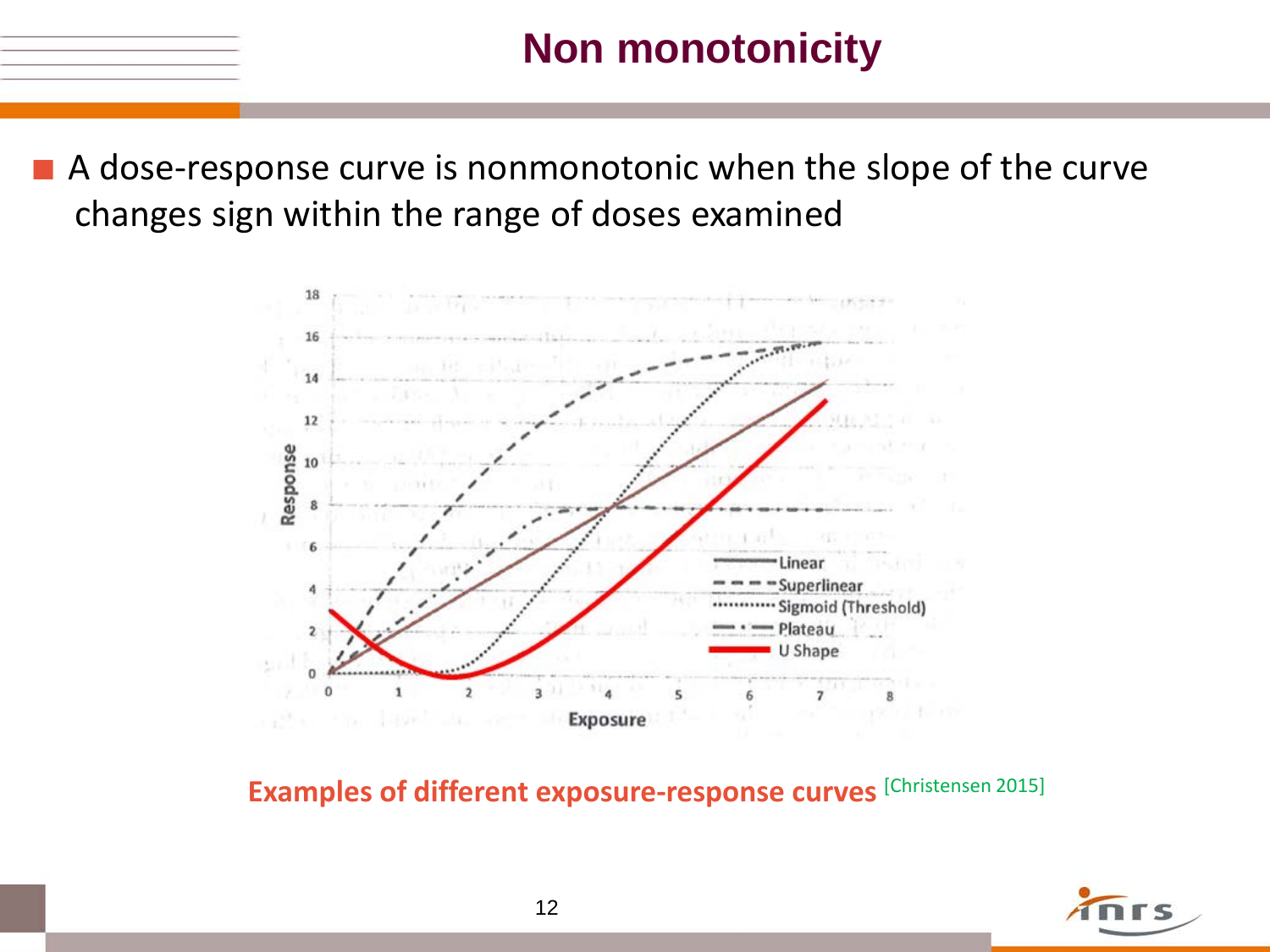## **Low-dose and nonmonotonicity**

■ In observational epidemiology -> exposure distribution are given ■ In different populations -> will have different ranges of exposure According to reference group  $\rightarrow$  a variety of possible findings



**Source:** Kortenkamp A *et al*, 2008

*particularly in the low-dose range particularly in the low-dose range* **Importance of study size +++ -> the ability to detect NMDRCs,**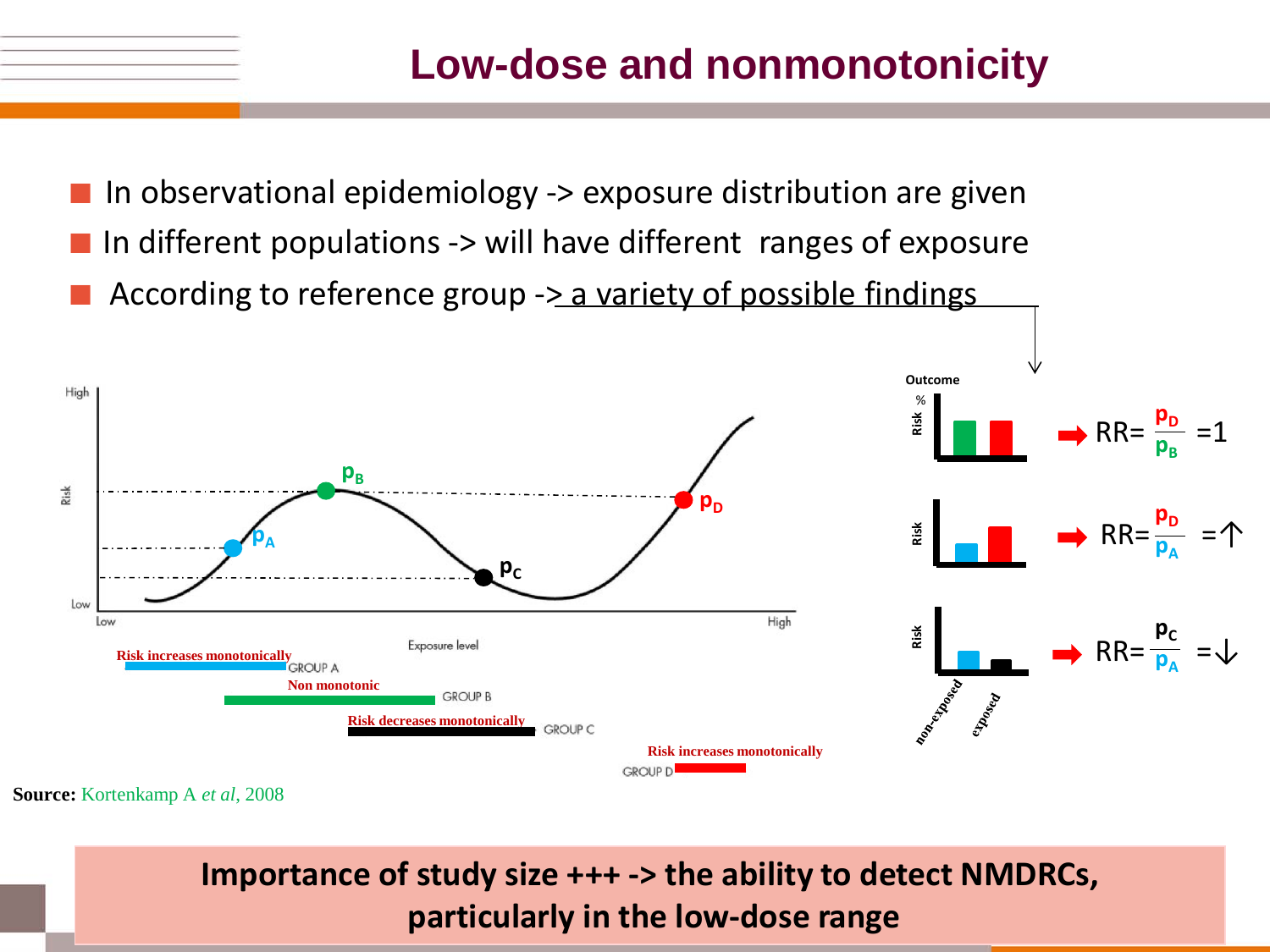#### ■ **Timing of exposure**

- EDs can act at all times during life (fetus, infancy, puberty, adulthood, old age …)
- But the timing of ED action often determines the strength of their impact
- At least two perspectives :
	- **1-** developmental effects
	- **2-** disturbance of homeostasis

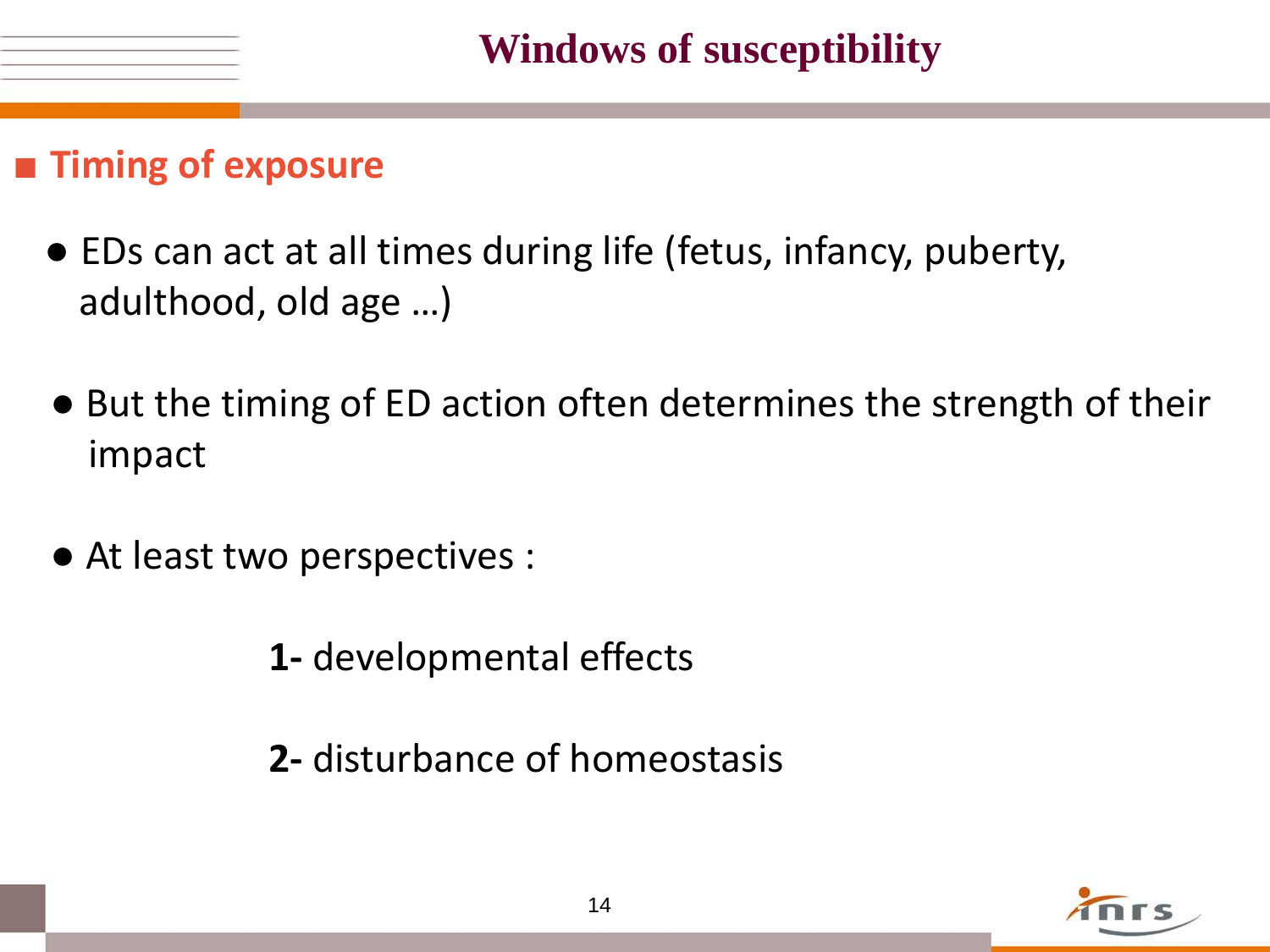## **Windows of susceptibility**

- **1 - Developing organisms** are extremely sensitive to EDs -> occur at concentrations of the chemical that are far below levels that in the adult
	- ■During this period  $\rightarrow$  possible direct effects (but as well as impacts much later in life)



e*x: anti-androgen effect during pregnancy*

*Variation in serum testosterone levels during fetal and neonatal period* [O'Shaughnessy PJ et al 2011

- Difficulties  $\rightarrow$  to have accurate assessment of exposure during critical period (from example above -> during first trimester)
	- $\rightarrow$  need cohorte starting from pregnancy

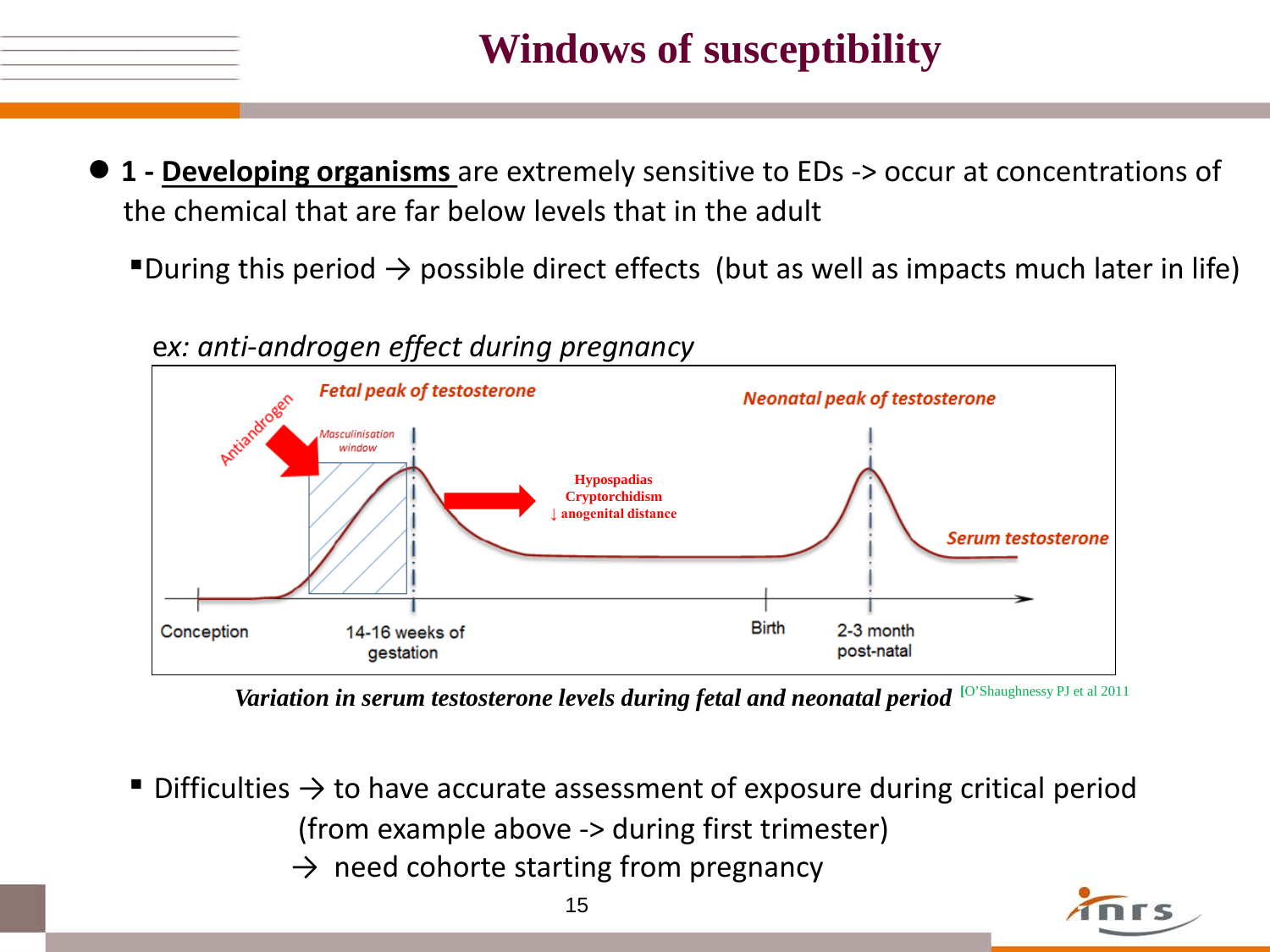

#### ● **2 - Disturbance of homeostasis** »

- **The endocrine system plays an important role in the physiological response to** environmental changes
- **Disturbance of homeostasis** is not necessarily harmful → may or may not result in « adverse effects »  $\rightarrow$  adaptative responses
- But the response last as long as the PE is present
- **•** The concern is the impact of chronic exposure  $\rightarrow$  change over the long term into adverse effects ?
- **•** Need for studies:  $\rightarrow$  first : to confirm impact on intermediate biomarker,
	- $\rightarrow$  **second** : long term follow-up with health outcomes is necessary

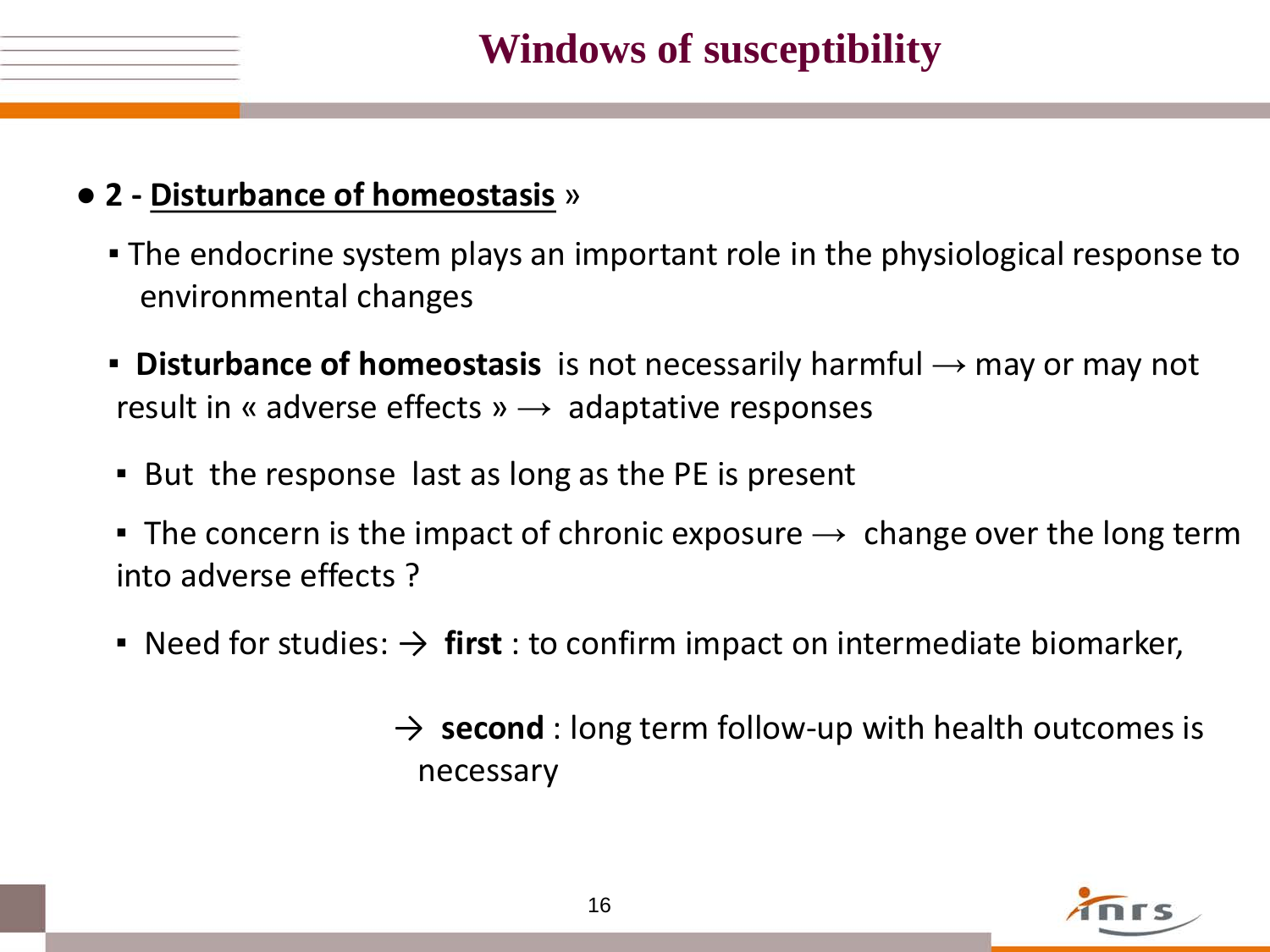## **Confounding factors**

**Uncontrolled confounding is a major threat to validity in ED research** 



- To fully explain an association between E and D, the confounders must be moderately to strongly correlated with E or D) [Christensen 2015]
- But also, the distribution of the confounder must be very different between the exposed group and unexposed group to substantially change the effect estimate
- These conditions are rarely found : [Christensen 2015]
	- $\rightarrow$  e.g. for studies of occupational exposures and lung cancer risks the adjustment for tobacco => impact on the RRs was rather moderate  $\rightarrow \approx \sqrt{0.3}$
	- → **researchers concluded : if RR> 1,5 or higher then RR unlikely to be entirely explained by uncontrolled confounding**

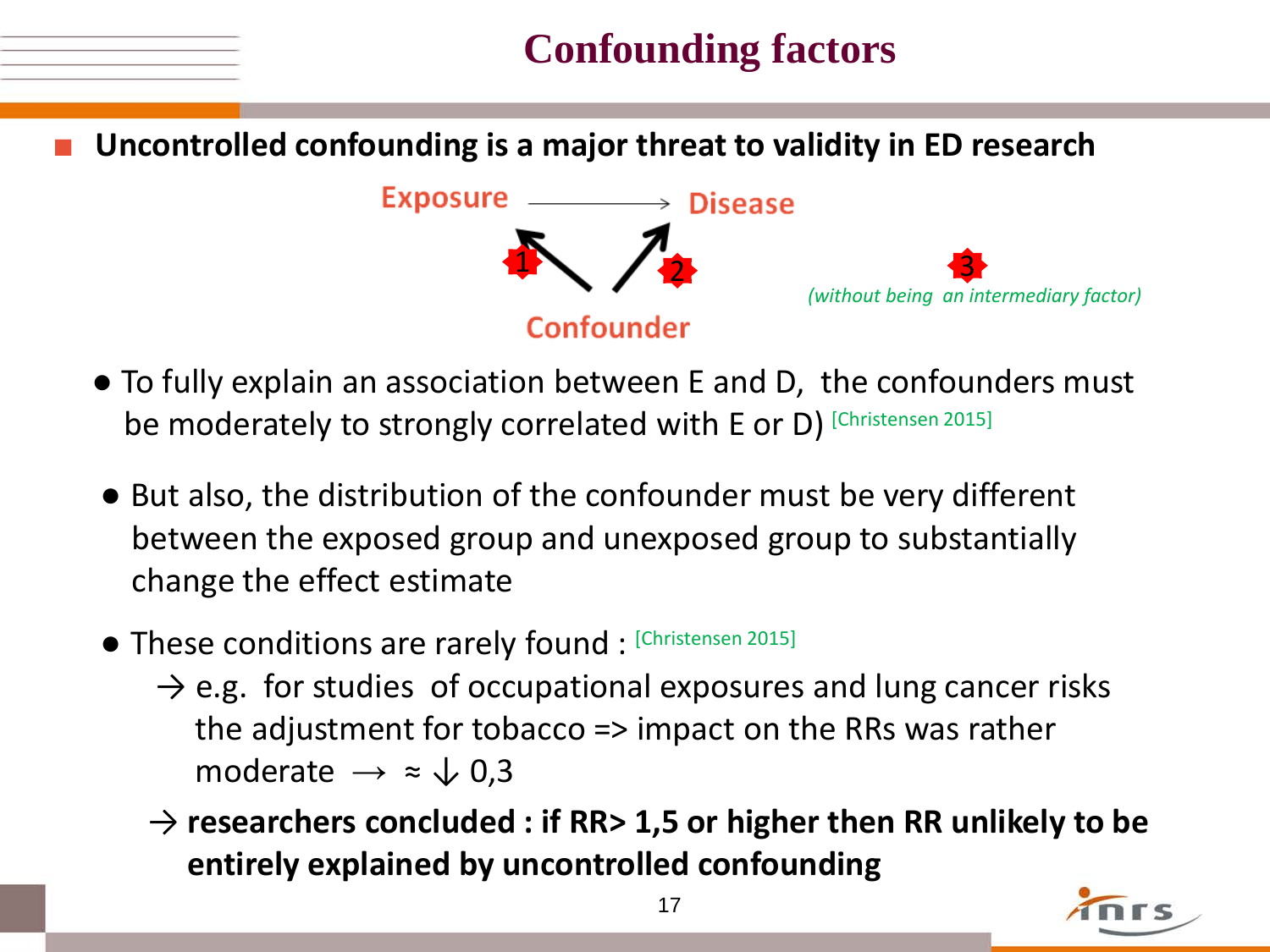

#### **Concerns about compared groups** (exposed, unexposed)

- Exposure to EDs vary according to age, sexe, ethnic group, socioeconomicstatus, lifestyle …
- e.g. study from USA to investigate the association between 179 toxicants and the poverty income ratio (PIR)  $\rightarrow$  PIR was associated with 18 chemicals [Tyrrell 2013]



 ● Important to account for potential differences in these factors between groups to compare (exposed, unexposed)

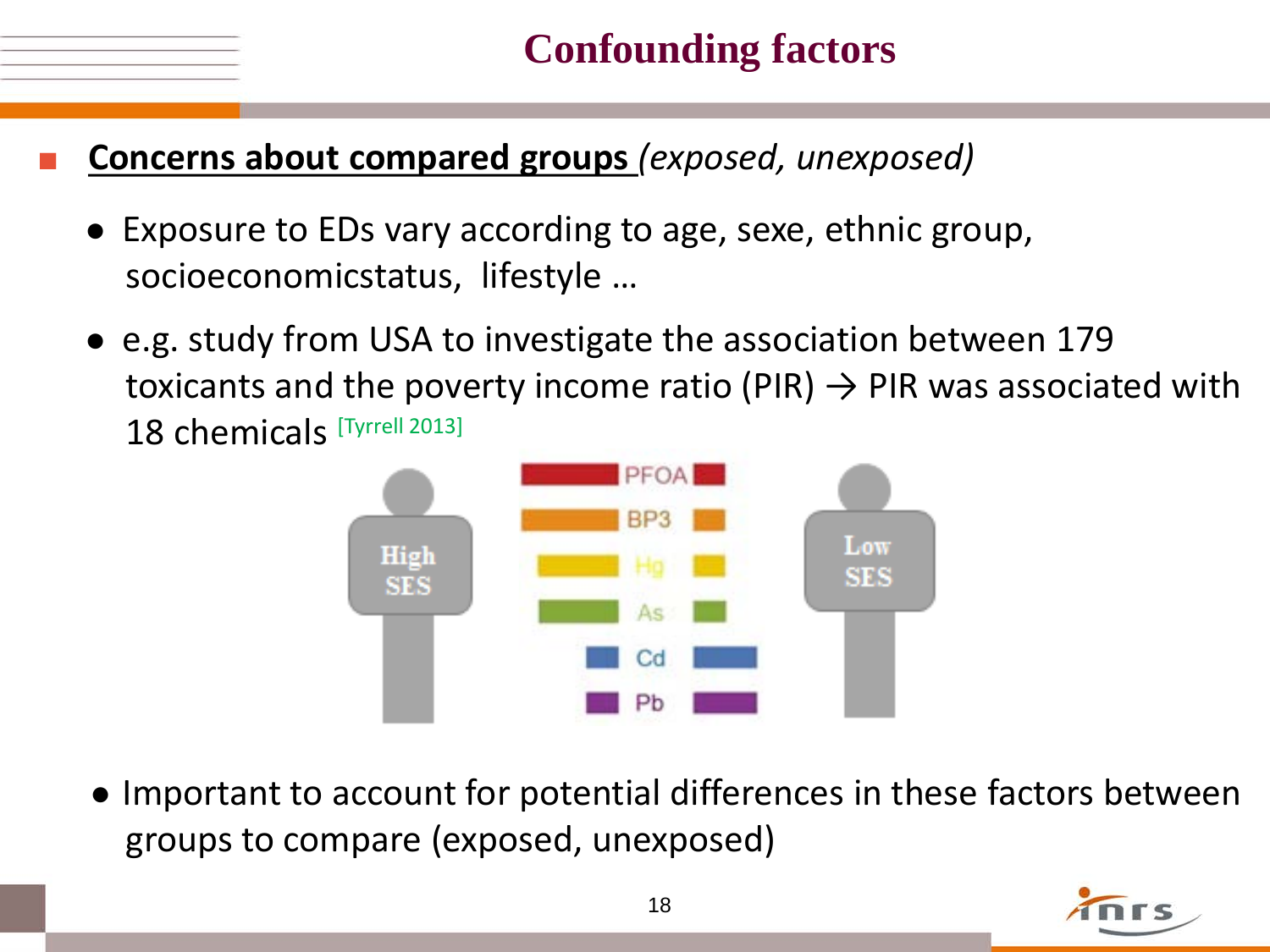## **Confounding factors**

#### ■ **Concerns about co-exposures** :

- co-exposures with moderate correlation  $\rightarrow$  as potential confounders
- $[Swan 2005]$ <br>**Phtalate Hypospadias** • can be isolated statistically  *(multi-variable regression, factor analysis …)* [Choix 2012]
	- If highly correlated ( $p > 0.8$ ) may be difficult to analytically disentangle individual exposure effects



 ● In this situation, confounding may be difficult to address with statistical analysis for a given study

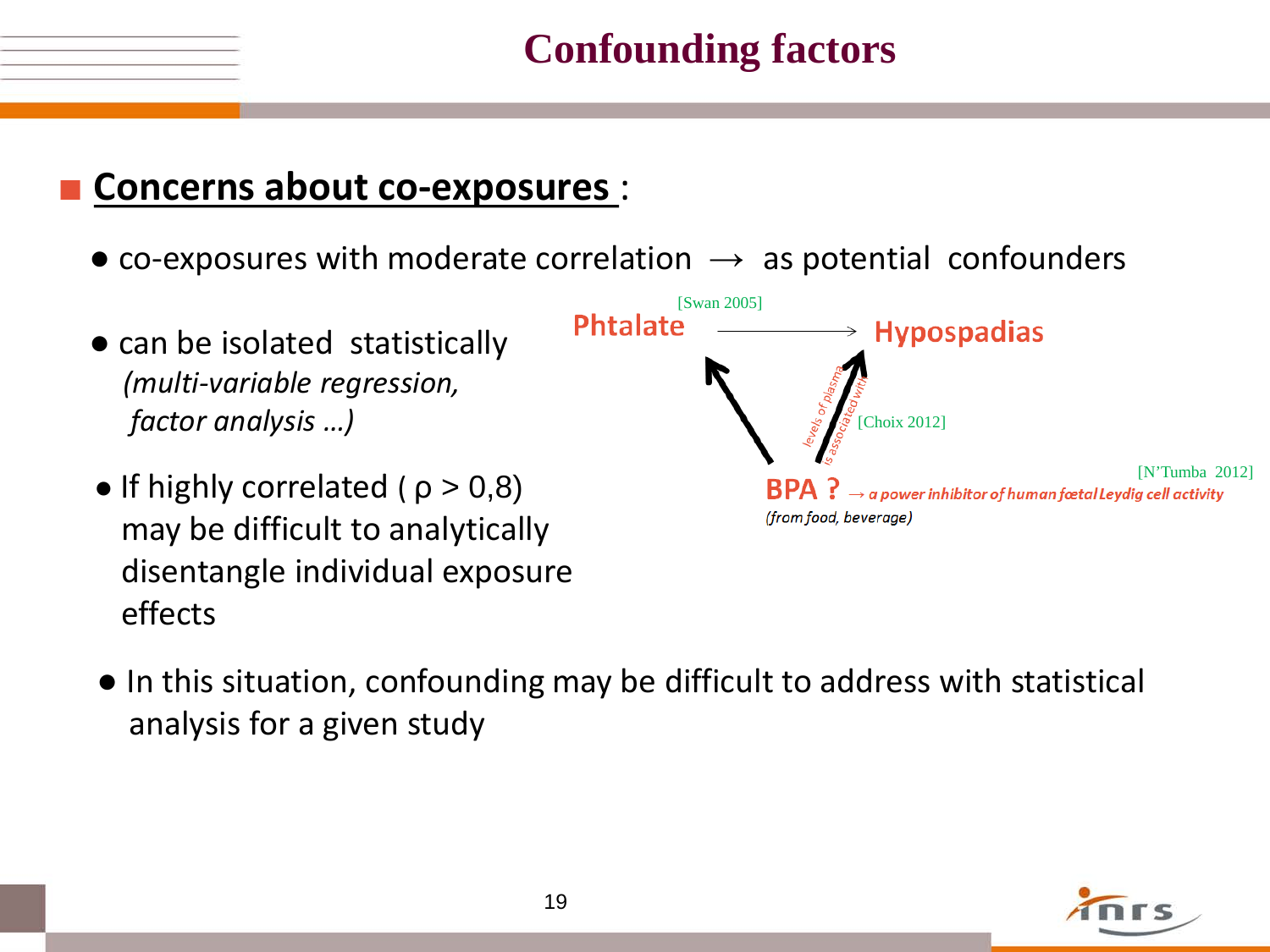

- Given this complexy, the evidence among epidemiology studies in humans is often inconsistent
- But there are :
	- many uncertainties surrounding the effects of EDs on human health
	- many limitations of extrapolation from in-vitro and in-vivo experimental findings to the human situation
- Despite methodological challenges, the conduct of epidemiological studies remains an essentiel component of the evaluation of possible human effects of EDs
- Key methodological issues must be known to develop new studies and raise the level of scientific evidence (new concepts ? new tools ? …)